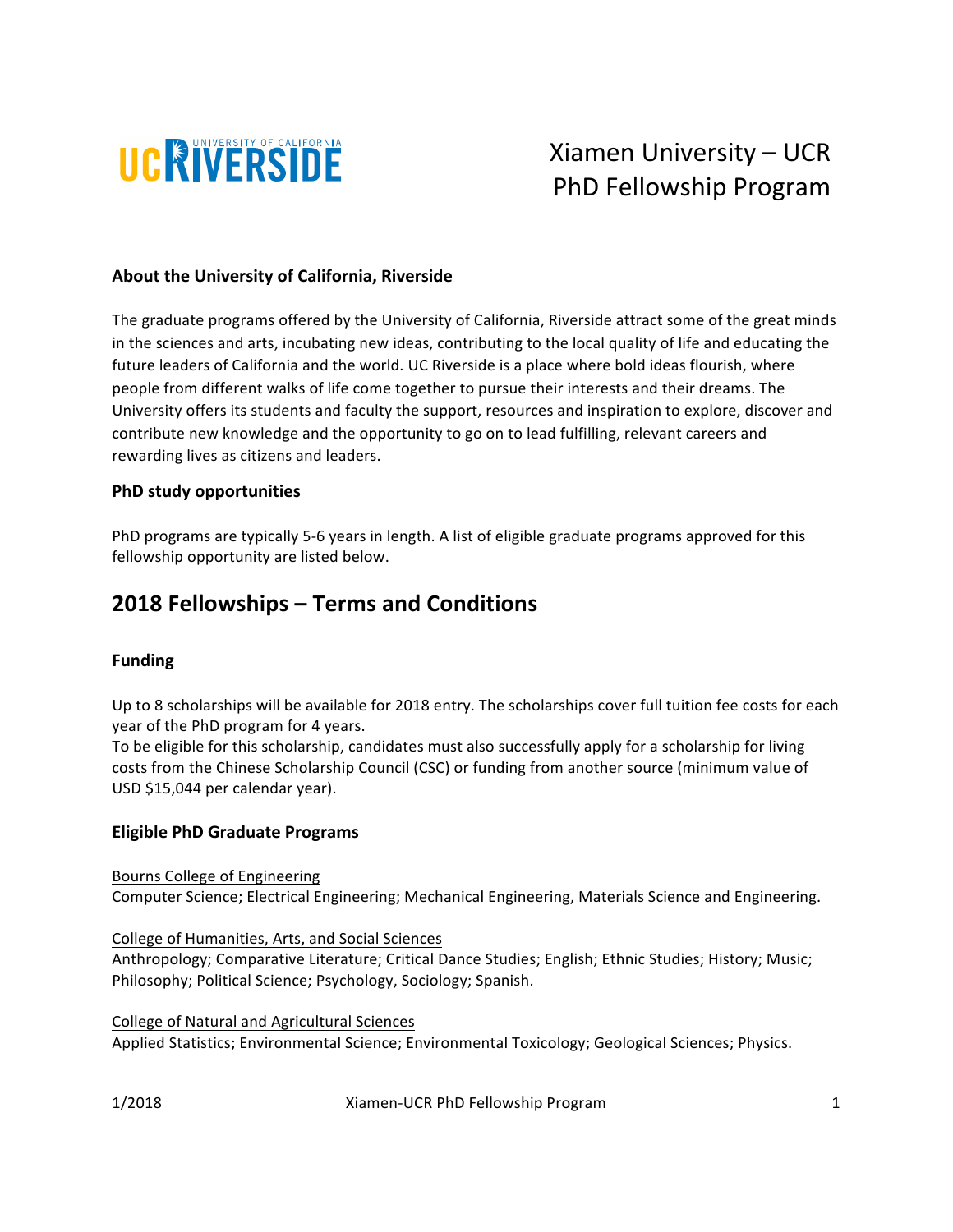Graduate School of Education Education

A. Gary Anderson Graduate School of Management Management

### **Admission Requirements**

Each graduate program has specific academic entry requirements and all applicants must meet standard English Language Requirements.

### **Academic Entry Requirements**

- Proof of completion or upcoming completion (June/July 2018) of a four-year Bachelor's degree in an appropriate area of study from Xiamen University. Unofficial copies of transcripts and degree certificates (if already awarded) are required for review purposes. If admitted, official hard copies in Chinese in English will required.
- A minimum GPA of 3.0 or higher (based on individual program requirements).
- A GRE General exam overall score of 300 or higher (based on individual program requirements). In addition, Physics requires the GRE Subject Exam in Physics for all applicants. As test scores are valid for a five-year period, scores older than January 2013 will not be accepted for Fall 2018 admission.
- Three letters of Recommendation from Major professors.
- A Statement of Purpose and Personal History Statement

### **English Language Requirements**

- TOEFL A minimum overall score of 80 (iBT) or 550 (paper-based) is required for admission. As test scores are valid for a two-year period, scores older than August 2016 will not be accepted for Fall 2018 admission.
- IELTS A minimum score of 7.0 overall score is required in addition to each individual score not being lower than 6.0. As test scores are valid for a two-year period, scores older than August 2016 will not be accepted for Fall 2018 admission.

### **Application Process**

- Identify a suitable and eligible PhD program.
- Contact the graduate program to discuss eligibility and fit based on research interests and identify a potential academic advisor (if required).
- Submit an online application for an approved PhD graduate program and submit all required supporting materials.
- Allow sufficient time for the graduate program to make a recommendation and forward to Graduate admissions for final approval.
- Apply to the Talent Service Office at Xiamen University. Only applicants who are selected and nominated by the Talent Office will be eligible for the Xiamen-UCR Scholarship.

1/2018 **Xiamen-UCR** PhD Fellowship Program **2**